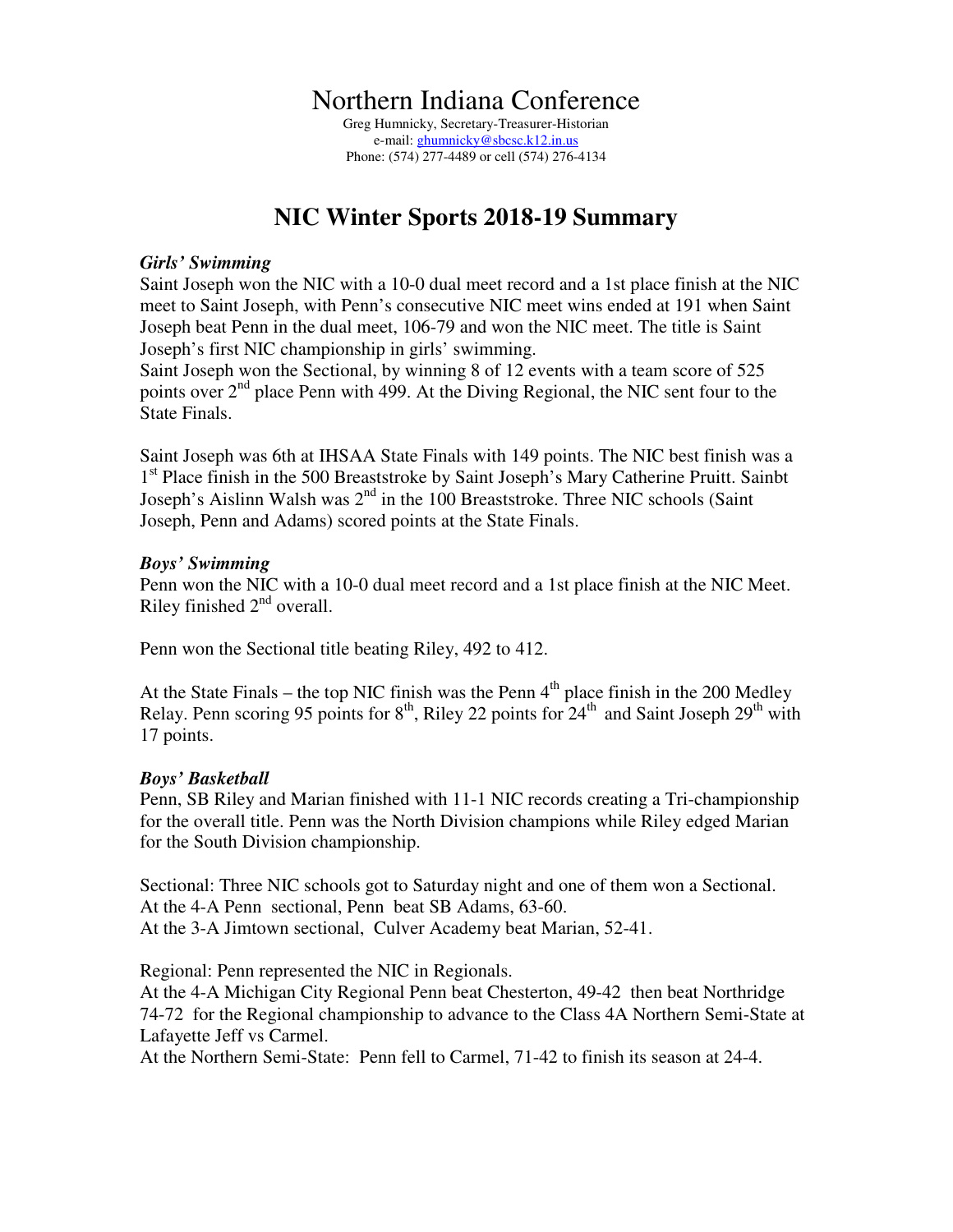#### *Girls' Basketball*

Penn won the NIC regular season title with a 12-0 record. Marian, Bremen and Glenn claimed the NIC South Division Tri-championship with a 5-1 record in the South Division.

Penn won the 4-A Sectional championship at Mishawaka beating LaPorte, 55-33. Elkhart Central lost to Plymouth, 54-53 at Northridge 4-A Sectional. Marian won the 3-A Sectional title game vs John Glenn , 34-33 at SB Washington. Bremen lost to Central Noble, 55-30 at Central Noble for 2-A Sectional # 35 title.

Marian beat Knox at the 3-A Regional at Rensselaer Central  $1<sup>st</sup>$  round, 53-36 but lost the Regional title game to Northwestern, 47-29.

In the 4A Regional at LaPorte, Penn beat Plymouth, 47-28 to advance to the Regional championship game but then lost to Crown Point in overtime, 53-47.

### *Wrestling*

Penn won the NIC by scoring 275 points at the NIC meet, their  $19<sup>th</sup>$  overall, 8th in a row.

Penn won the Sectional with 293.5 points to Mishawaka's  $2<sup>nd</sup>$  place finish with 274.5 and Riley 3rd with 237.

Northridge won the Elkhart Memorial Sectional with 209 points. Jimtown got  $2^{nd}$  with 232.5, Elkhart Central was  $4<sup>th</sup>$  with159.5. New Prairie finished 2nd at LaPorte, with Glenn getting  $5<sup>th</sup>$ . Bremen was  $9<sup>th</sup>$  out of 9 teams at Plymouth.

At the Regional at Penn, Penn won with 157 points and advanced 12 wrestlers and one regional champ to the Semi-State at East Chicago Central. Mishawaka had 4 Regional champs and Adams one regional champ. Mishawaka had 8 semi-state qualifiers, Riley had 7, Adams 2 and Washington and Saint Joseph one each. The NIC had 8 schools at the Semi-State at East Chicago with 36 participants total.

At the Crown Point Regional, New Prairie advanced 4 wrestlers and Glenn had one qualifier for the East Chicago Semi-State.

At the Goshen Regional, Jimtown finished  $2<sup>nd</sup>$  behind regional champ Central Noble with 87 points. Jimtown had 3 regional champs, 6 semi-state qualifiers, and Elkhart Central had 5 semi-state participants at Fort Wayne (New Haven).

At the East Chicago Central Semi-State, the NIC advanced 8 wrestlers to the State Finals representing 3 NIC schools. Penn had 4 state qualifiers, Mishawaka with three, New Prarie one. Mishawaka finished  $6<sup>th</sup>$ , Penn 7th at the East Chicago Semi-State with 45 and 44 points respectively. New Prairie tallied 8 points .

Jimtown won the Fort Wayne Semi-State with 64.5 points and advanced three semi-state champs to the State Finals.

NIC had a total of 11 wrestling state finalists, representing 4 NIC schools. The NIC had six wrestlers in the final medal round.

The best finish was Jimtown's Hunter Watts, who finished 3rd at 126 lbs along with teammate Connor Grimson,  $3<sup>rd</sup>$  at 138. Also Jimtown's Matt Gimson finished  $4<sup>th</sup>$  at 132.